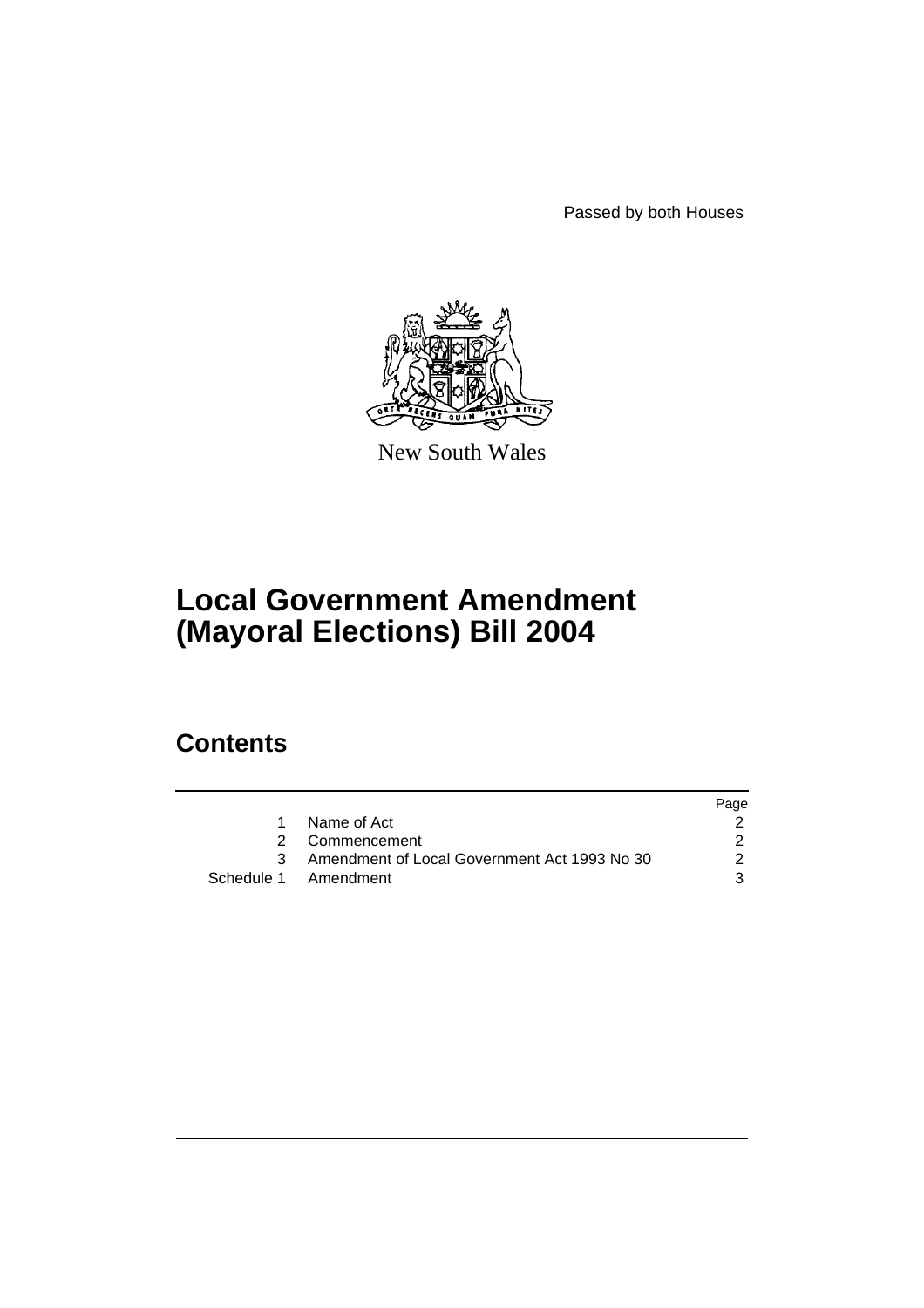*I certify that this PUBLIC BILL, which originated in the LEGISLATIVE ASSEMBLY, has finally passed the LEGISLATIVE COUNCIL and the LEGISLATIVE ASSEMBLY of NEW SOUTH WALES.*

> *Clerk of the Legislative Assembly. Legislative Assembly, Sydney, , 2004*



New South Wales

# **Local Government Amendment (Mayoral Elections) Bill 2004**

Act No , 2004

An Act to amend the *Local Government Act 1993* to extend the term of office of the mayors elected by councillors following local government elections held on or after Saturday 27 March 2004 but before September 2004.

*I have examined this Bill, and find it to correspond in all respects with the Bill as finally passed by both Houses.*

*Chairman of Committees of the Legislative Assembly.*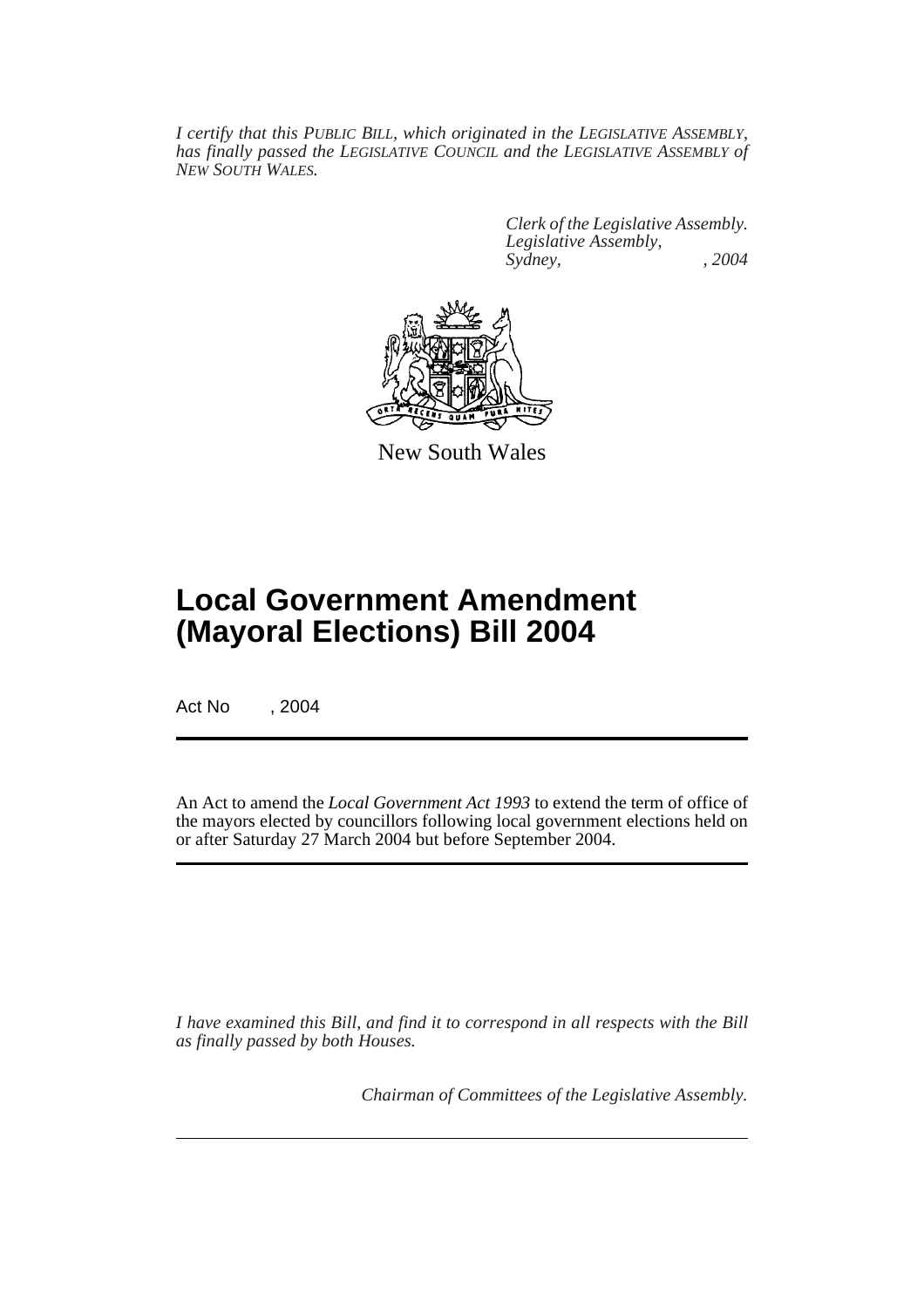### **The Legislature of New South Wales enacts:**

### **1 Name of Act**

This Act is the *Local Government Amendment (Mayoral Elections) Act 2004*.

#### **2 Commencement**

This Act commences on the date of assent.

### **3 Amendment of Local Government Act 1993 No 30**

The *Local Government Act 1993* is amended as set out in Schedule 1.